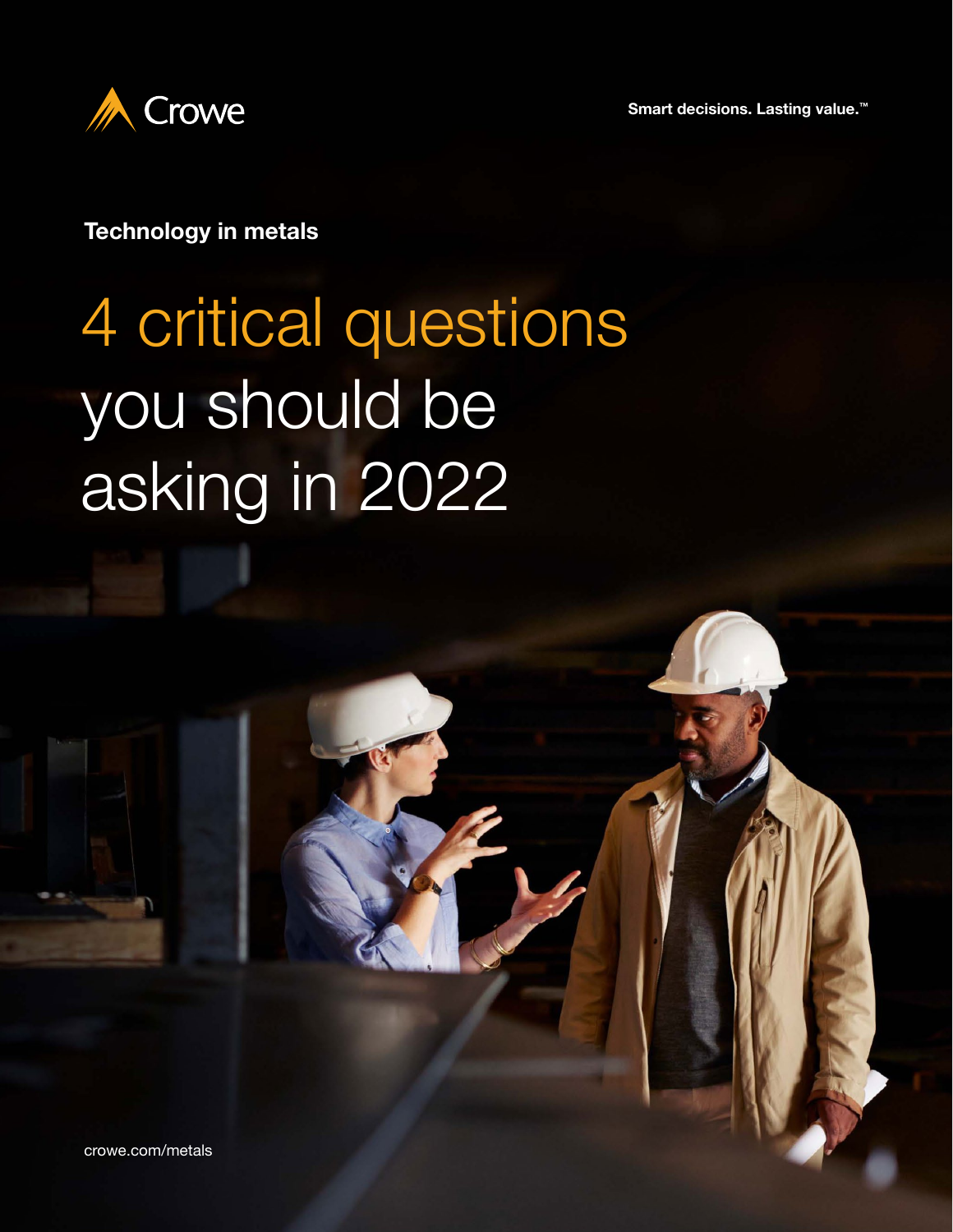# The certainty of uncertainty always exists in the metals industry.

Recently, metals businesses have had to work through the unpredictability of the COVID-19 pandemic, the surge in metals costs, and an unprecedented increase in demand in the metals industry.

What about your metals business?

Have you been scratching your head trying to figure out how to keep up with your customers' needs? Or maybe you've been struggling to deal with the sharp shifts of an unpredictable market?

If there's one word we can use to describe the past few years, it's "uncertainty" – and uncertainty can be a headache to deal with.

### **But 2022 holds good news**

As we look ahead in the near term, we expect 2022 to be a strong year for metals businesses. At the same time, we know to be prepared for volatility in the market.

Because of these two realities, metals businesses are looking to technology to help keep up with demand and increase market share, while simultaneously building a long-term foundation to weather the storms of volatility.

#### **Metals businesses must ask the right questions**

Your metals business is unique, and your customers' needs are very specific. And not all enterprise resource planning (ERP) systems are a good fit for metals businesses.

All in all, it can be stressful to know which system best suits your needs – now and in the future. It's crucial to ask the right questions so your metals business can invest in the right solutions.



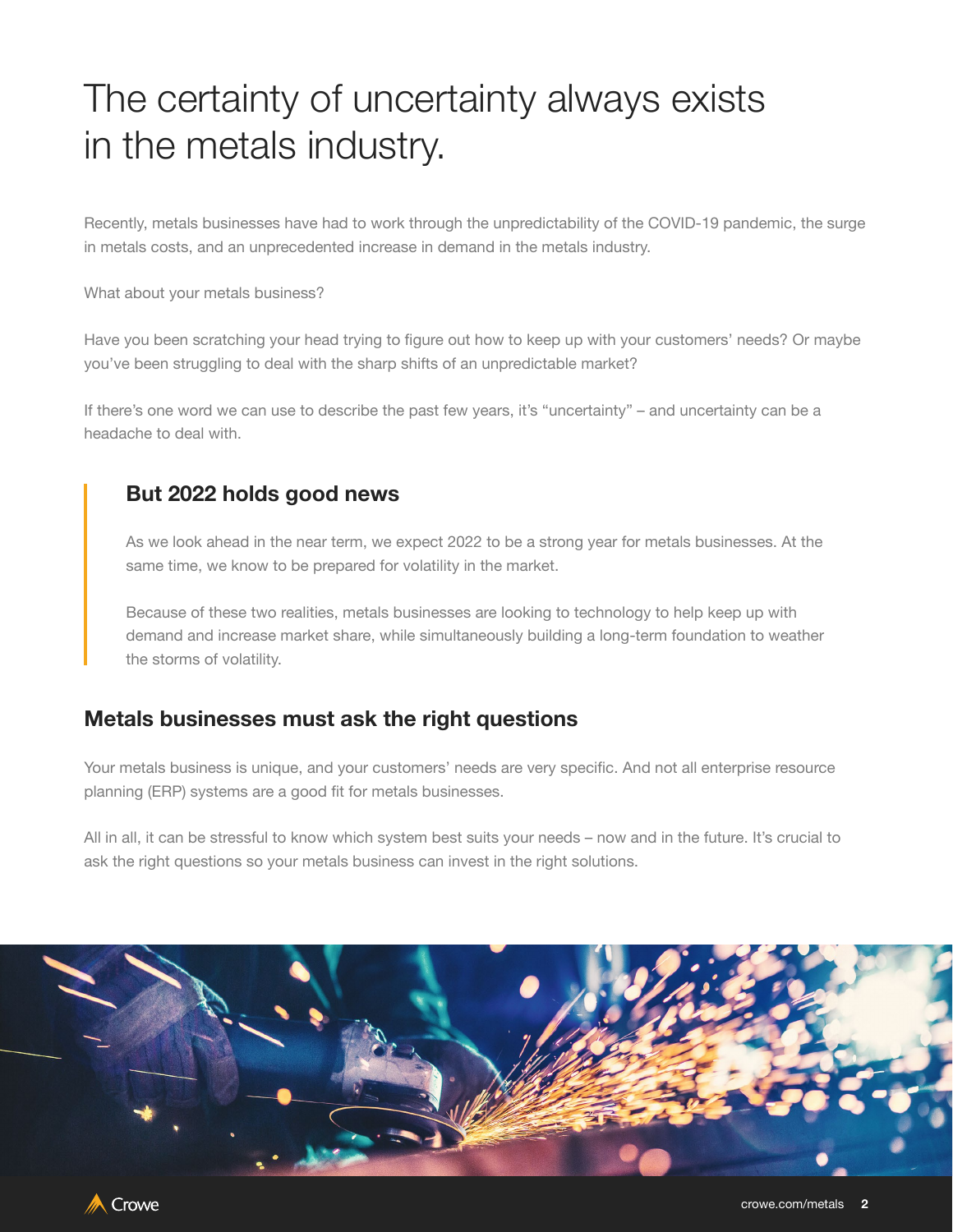# 4 critical questions metals businesses should be asking in 2022

Given our industry experience and deep expertise in technology for metals businesses, Crowe offers four questions to help guide your technology investment for 2022.

We're also providing you with a snapshot of how Microsoft Dynamics 365™ and Crowe Metals Accelerator can give you the answers you might be looking for.

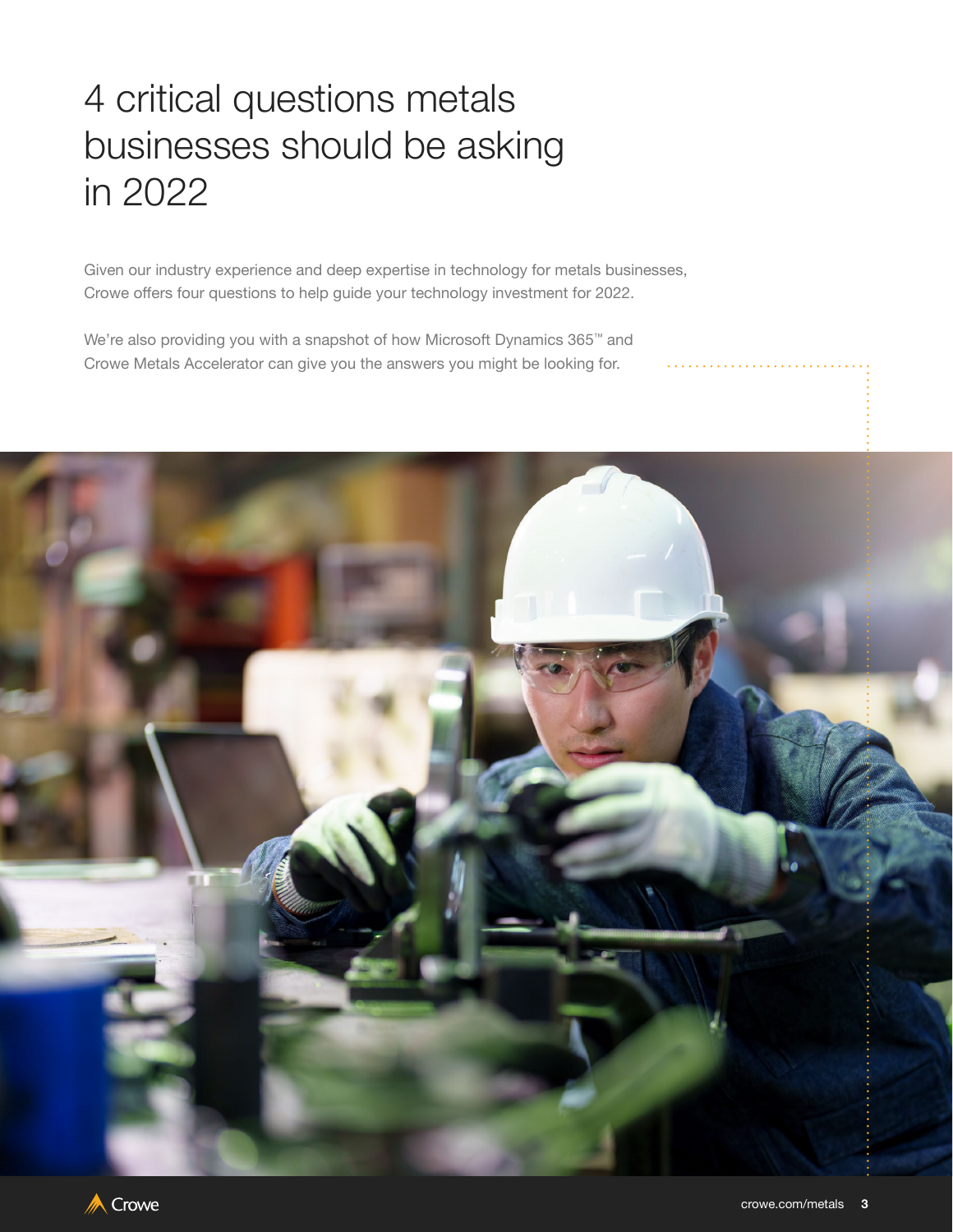How can technology help provide a faster, clearer, more accurate picture of metals businesses?

### **Embedded analytics can help you make smarter decisions.**

A lack of accurate and timely information to guide your decisions can make you feel like you're playing a constant guessing game.

With Microsoft Dynamics 365 plus Crowe Metals Accelerator, you can access real-time data from sales analytics in categories such as alloy, shape, and customer as well as information on inventory, including value by weight, piece count, or alloy. Having a clear picture with embedded analytics can give you the answers you need to grow your business – with confidence.



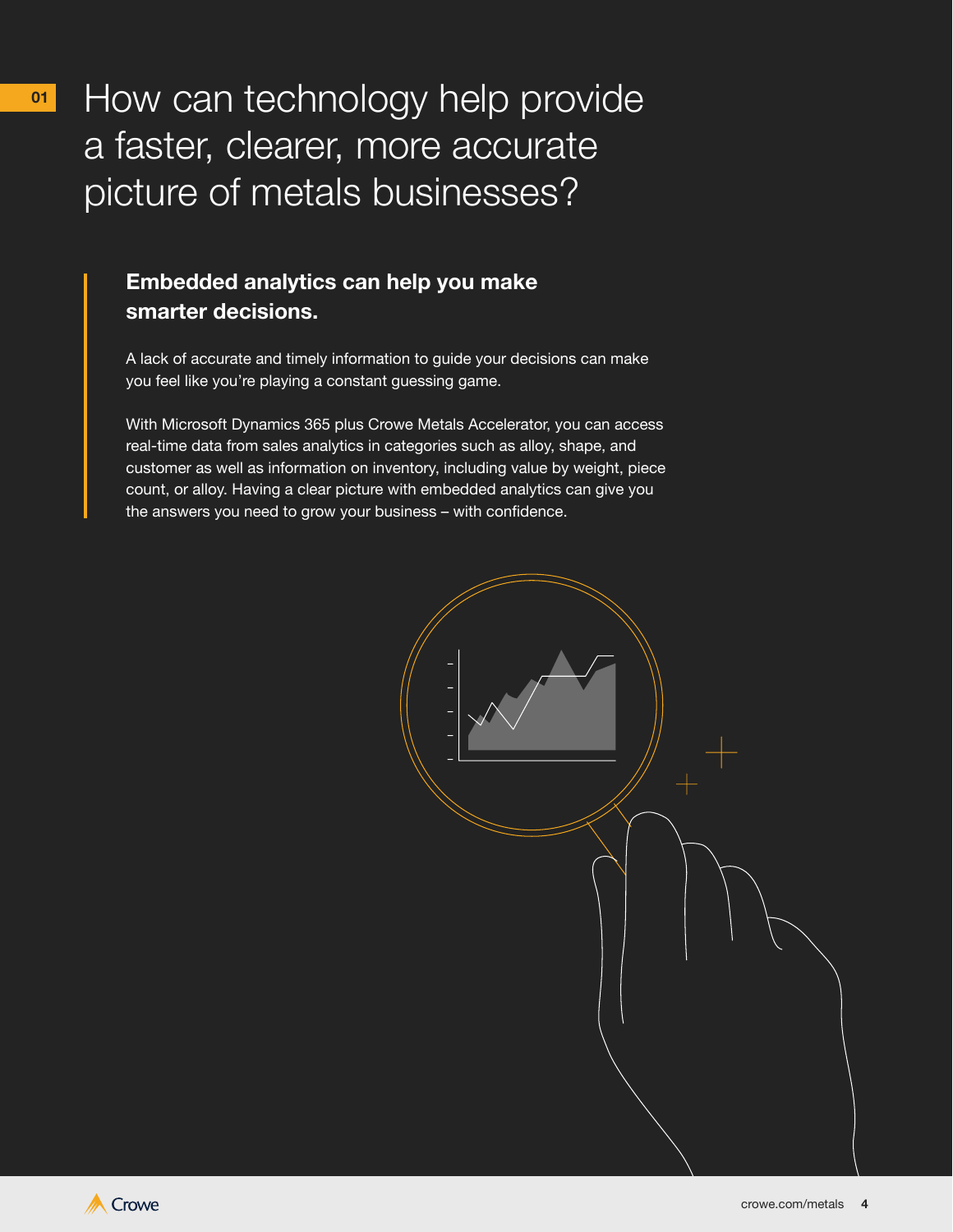## How can technology help metals businesses improve margins while saving time?

### **Inventory optimization can save you money.**

Poor inventory practices and a lack of technology can lead to significant materials waste and painful delays for your team and valuable customers.

Crowe Metals Accelerator offers coil, long product, and plate nesting to help optimize inventory material usage and maximize your margins – and your bottom line.



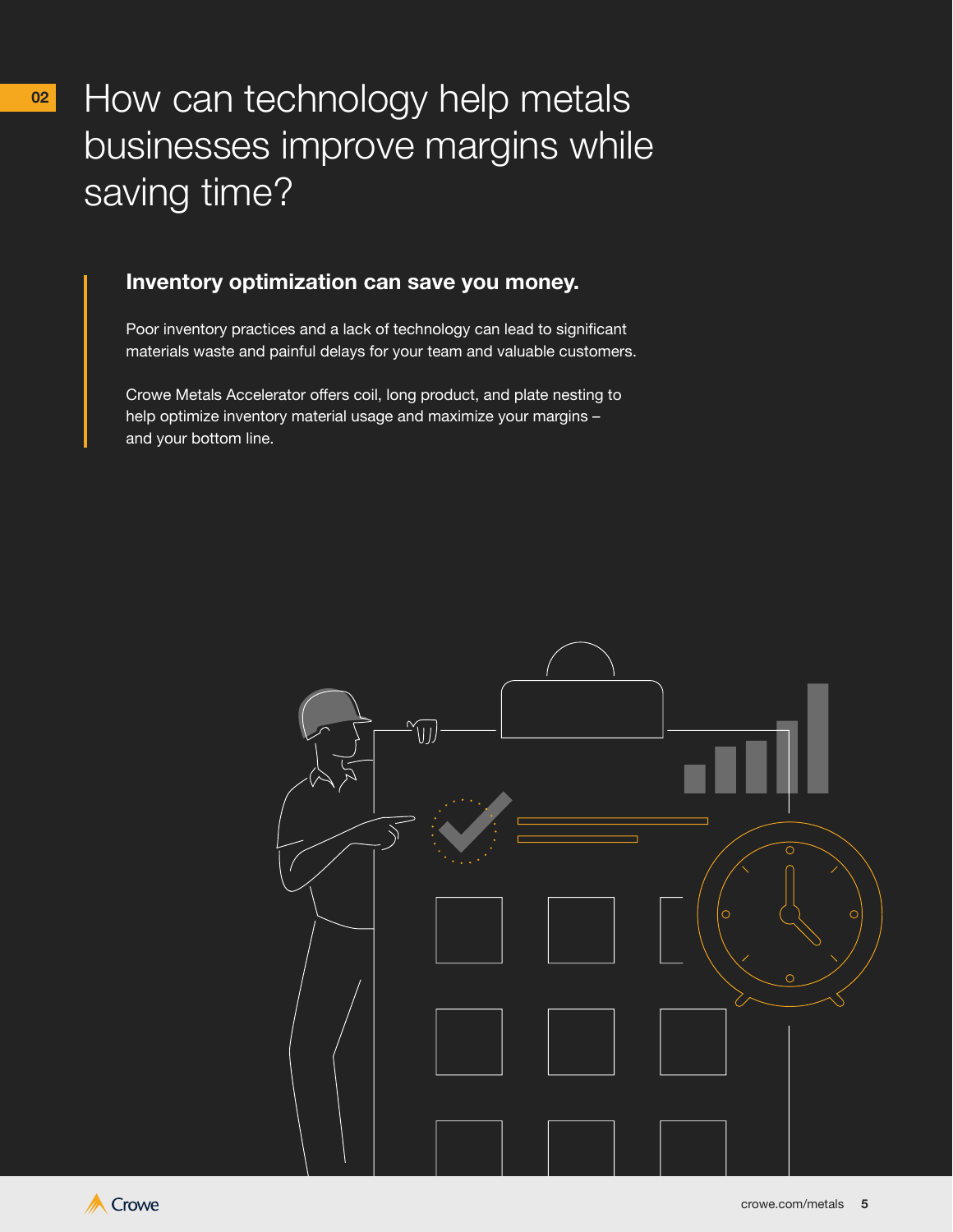How can technology help reach and retain customers through improved customer experience?

### **Customer portals can deliver a superior customer experience.**

Customers want options when it comes to how they interact with your team. For example, they want the flexibility to access orders online and get quotes for themselves.

Dynamics 365 plus Crowe Metals Accelerator can help you meet your customers where they are. Customers are delighted with real-time quotes and order updates – all within an intuitive customer portal.



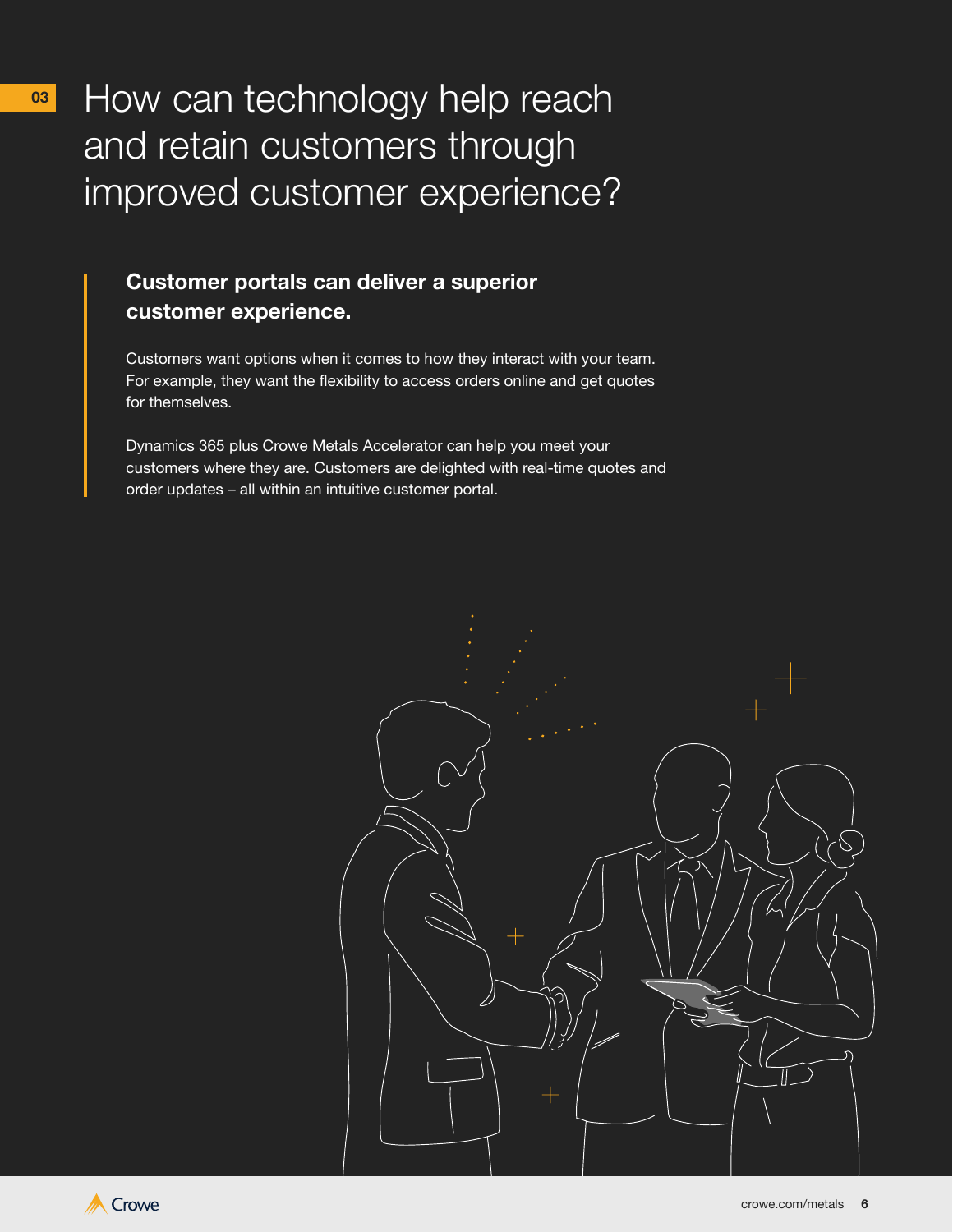How can implementation and adoption be improved to maximize the benefits of new technology?

#### **Start with your users and business processes first.**

If you've been around for a while, you might have heard a few ERP implementation horror stories. So how do you make sure your technology investments deliver the results you need?

Putting users and business processes at the core of a new ERP implementation is a must for every metals business. Don't be tempted to rush the process of gathering relevant requirements, collaborating with key stakeholders, and defining user and business processes.